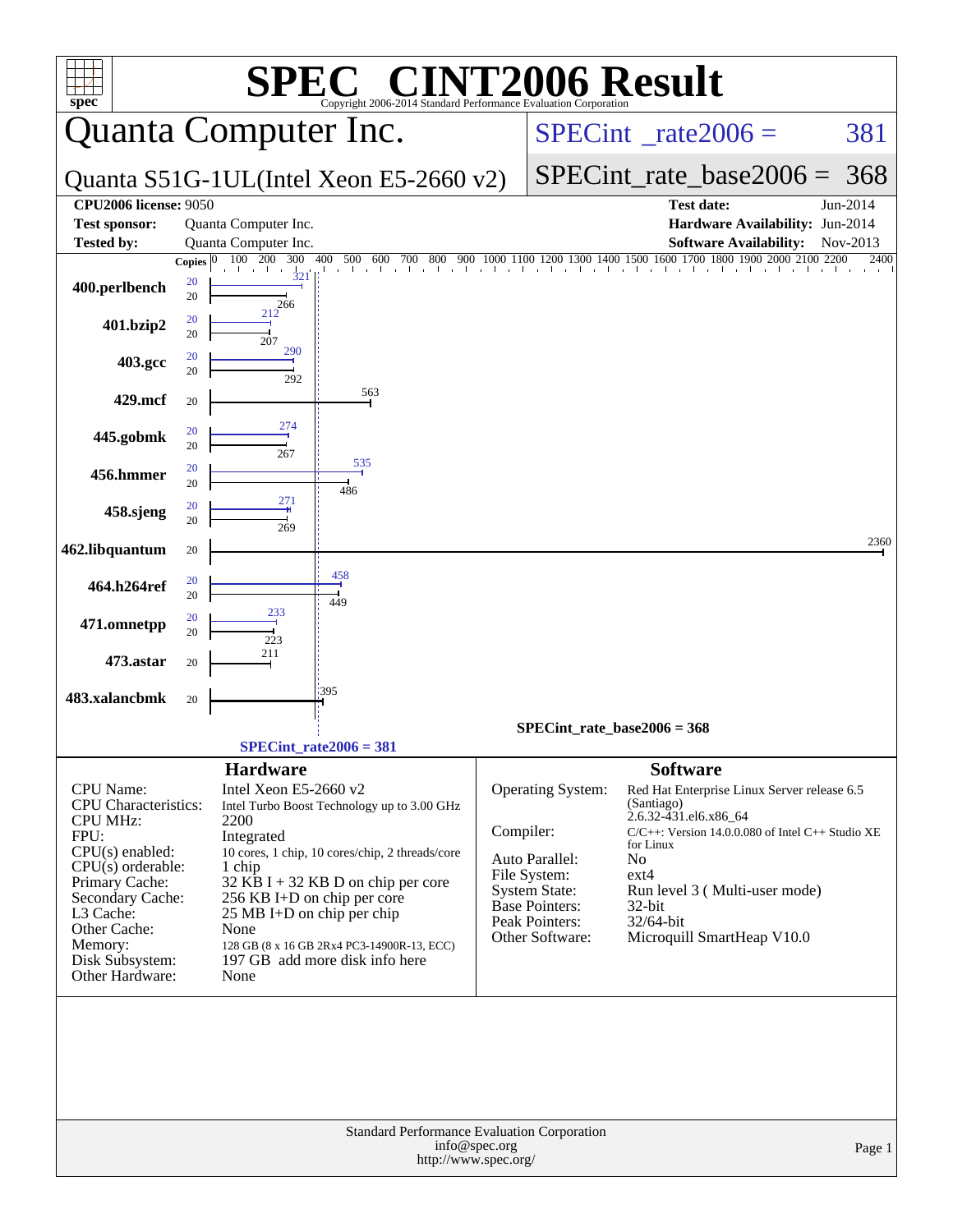

## Quanta Computer Inc.

SPECint rate $2006 = 381$ 

Quanta S51G-1UL(Intel Xeon E5-2660 v2)

[SPECint\\_rate\\_base2006 =](http://www.spec.org/auto/cpu2006/Docs/result-fields.html#SPECintratebase2006) 368

**[CPU2006 license:](http://www.spec.org/auto/cpu2006/Docs/result-fields.html#CPU2006license)** 9050 **[Test date:](http://www.spec.org/auto/cpu2006/Docs/result-fields.html#Testdate)** Jun-2014

**[Test sponsor:](http://www.spec.org/auto/cpu2006/Docs/result-fields.html#Testsponsor)** Quanta Computer Inc. **[Hardware Availability:](http://www.spec.org/auto/cpu2006/Docs/result-fields.html#HardwareAvailability)** Jun-2014 **[Tested by:](http://www.spec.org/auto/cpu2006/Docs/result-fields.html#Testedby)** Quanta Computer Inc. **[Software Availability:](http://www.spec.org/auto/cpu2006/Docs/result-fields.html#SoftwareAvailability)** Nov-2013

#### **[Results Table](http://www.spec.org/auto/cpu2006/Docs/result-fields.html#ResultsTable)**

|                                                                                                          | <b>Base</b>   |                |              |                |       |                | <b>Peak</b> |               |                |              |                |              |                |              |
|----------------------------------------------------------------------------------------------------------|---------------|----------------|--------------|----------------|-------|----------------|-------------|---------------|----------------|--------------|----------------|--------------|----------------|--------------|
| <b>Benchmark</b>                                                                                         | <b>Copies</b> | <b>Seconds</b> | <b>Ratio</b> | <b>Seconds</b> | Ratio | <b>Seconds</b> | Ratio       | <b>Copies</b> | <b>Seconds</b> | <b>Ratio</b> | <b>Seconds</b> | <b>Ratio</b> | <b>Seconds</b> | <b>Ratio</b> |
| 400.perlbench                                                                                            | 20            | 734            | 266          | 734            | 266   | 731            | 267l        | 20            | 610            | 320          | 607            | 322          | 608            | 321          |
| 401.bzip2                                                                                                | 20            | 930            | 207          | 934            | 207   | 935            | <b>206</b>  | 20            | 908            | 213          | 912            | 212          | 915            | 211          |
| $403.\mathrm{gcc}$                                                                                       | 20            | 551            | 292          | 552            | 292   | <u>551</u>     | 292         | 20            | 558            | 288          | 553            | 291          | 555            | <b>290</b>   |
| $429$ .mcf                                                                                               | 20            | 324            | 563          | 325            | 561   | 324            | 563         | 20            | 324            | 563          | 325            | 561          | 324            | 563          |
| $445$ .gobmk                                                                                             | 20            | 787            | 267          | 787            | 267   | 787            | 266         | 20            | <b>766</b>     | 274          | 766            | 274          | 766            | 274          |
| 456.hmmer                                                                                                | 20            | 383            | 487          | 386            | 483   | 384            | 486         | 20            | 350            | 534          | 349            | 535          | 349            | 535          |
| $458$ .sjeng                                                                                             | 20            | 900            | 269          | 900            | 269   | 900            | <b>269</b>  | 20            | 892            | 271          | 896            | 270          | 862            | 281          |
| 462.libquantum                                                                                           | 20            | 175            | 2370         | 175            | 2360  | 175            | 2360        | 20            | 175            | 2370         | 175            | 2360         | 175            | 2360         |
| 464.h264ref                                                                                              | 20            | 985            | 449          | 985            | 449   | 981            | 451         | 20            | 967            | 458          | 968            | 457          | 965            | 459          |
| 471.omnetpp                                                                                              | 20            | 562            | 223          | 564            | 222   | 561            | 223         | 20            | 537            | 233          | 537            | 233          | 536            | 233          |
| $473$ . astar                                                                                            | 20            | 664            | 211          | 664            | 211   | 662            | 212         | 20            | 664            | 211          | 664            | 211          | 662            | 212          |
| 483.xalancbmk                                                                                            | 20            | 349            | 395          | 349            | 395   | 350            | 395         | 20            | 349            | 395          | 349            | 395          | 350            | 395          |
| Results appear in the order in which they were run. Bold underlined text indicates a median measurement. |               |                |              |                |       |                |             |               |                |              |                |              |                |              |

#### **[Submit Notes](http://www.spec.org/auto/cpu2006/Docs/result-fields.html#SubmitNotes)**

 The taskset mechanism was used to bind copies to processors. The config file option 'submit' was used to generate taskset commands to bind each copy to a specific processor. For details, please see the config file.

### **[Operating System Notes](http://www.spec.org/auto/cpu2006/Docs/result-fields.html#OperatingSystemNotes)**

Stack size set to unlimited using "ulimit -s unlimited"

#### **[Platform Notes](http://www.spec.org/auto/cpu2006/Docs/result-fields.html#PlatformNotes)**

Standard Performance Evaluation Corporation Sysinfo program /speccpu/speccpu\_linux/config/sysinfo.rev6818 \$Rev: 6818 \$ \$Date:: 2012-07-17 #\$ e86d102572650a6e4d596a3cee98f191 running on localhost.localdomain Thu Jun 26 20:24:20 2014 This section contains SUT (System Under Test) info as seen by some common utilities. To remove or add to this section, see: <http://www.spec.org/cpu2006/Docs/config.html#sysinfo> From /proc/cpuinfo model name : Intel(R) Xeon(R) CPU E5-2660 v2 @ 2.20GHz 1 "physical id"s (chips) 20 "processors" cores, siblings (Caution: counting these is hw and system dependent. The following excerpts from /proc/cpuinfo might not be reliable. Use with caution.) cpu cores : 10 siblings : 20 Continued on next page

[info@spec.org](mailto:info@spec.org) <http://www.spec.org/>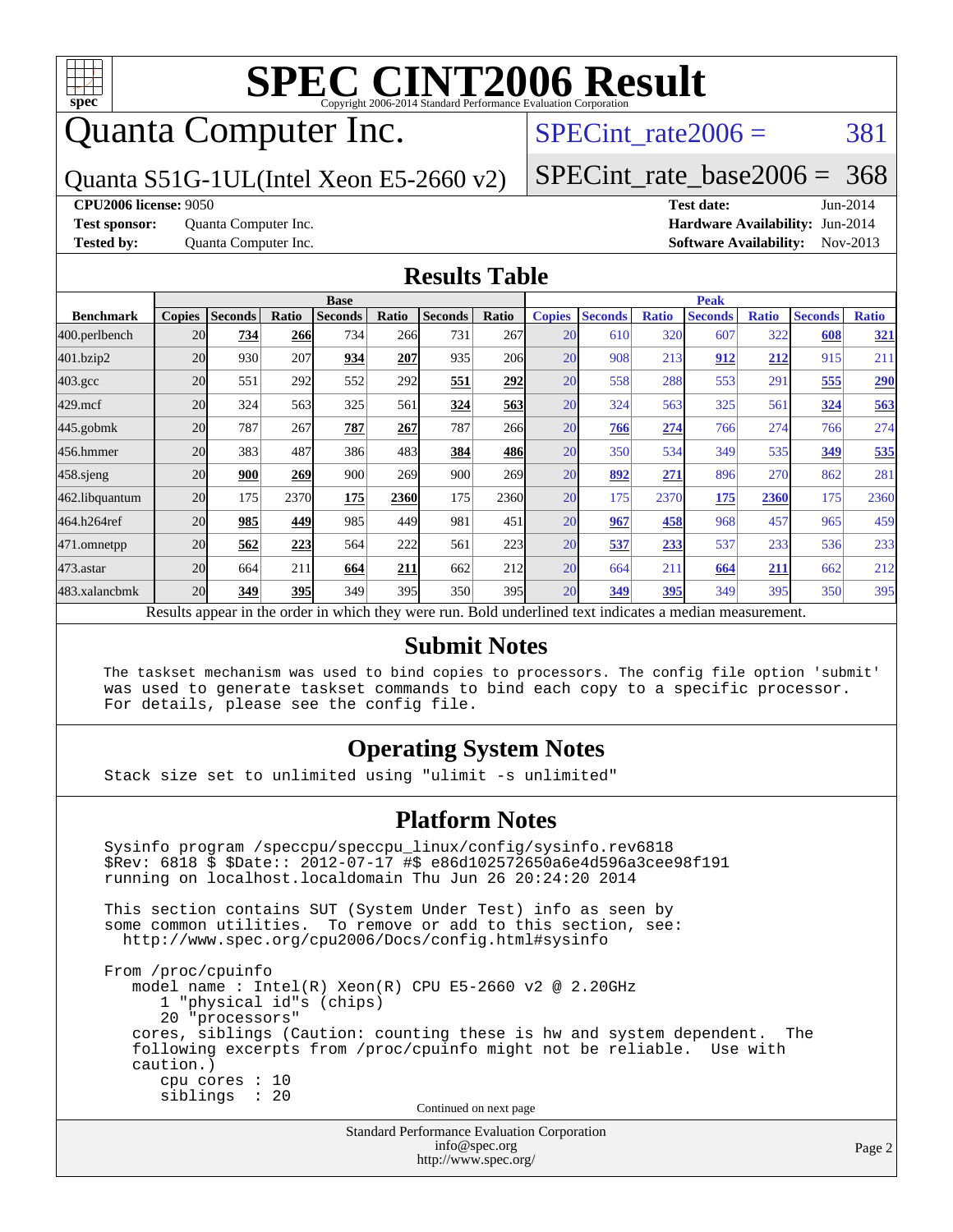Quanta Computer Inc.

 $SPECTnt_rate2006 = 381$ 

Quanta S51G-1UL(Intel Xeon E5-2660 v2)

[SPECint\\_rate\\_base2006 =](http://www.spec.org/auto/cpu2006/Docs/result-fields.html#SPECintratebase2006) 368

**[Test sponsor:](http://www.spec.org/auto/cpu2006/Docs/result-fields.html#Testsponsor)** Quanta Computer Inc. **[Hardware Availability:](http://www.spec.org/auto/cpu2006/Docs/result-fields.html#HardwareAvailability)** Jun-2014 **[Tested by:](http://www.spec.org/auto/cpu2006/Docs/result-fields.html#Testedby)** Quanta Computer Inc. **[Software Availability:](http://www.spec.org/auto/cpu2006/Docs/result-fields.html#SoftwareAvailability)** Nov-2013

**[CPU2006 license:](http://www.spec.org/auto/cpu2006/Docs/result-fields.html#CPU2006license)** 9050 **[Test date:](http://www.spec.org/auto/cpu2006/Docs/result-fields.html#Testdate)** Jun-2014

#### **[Platform Notes \(Continued\)](http://www.spec.org/auto/cpu2006/Docs/result-fields.html#PlatformNotes)**

 physical 0: cores 0 1 2 3 4 8 9 10 11 12 cache size : 25600 KB From /proc/meminfo MemTotal: 132129504 kB HugePages\_Total: 1 Hugepagesize: 2048 kB /usr/bin/lsb\_release -d Red Hat Enterprise Linux Server release 6.5 (Santiago) From /etc/\*release\* /etc/\*version\* redhat-release: Red Hat Enterprise Linux Server release 6.5 (Santiago) system-release: Red Hat Enterprise Linux Server release 6.5 (Santiago) system-release-cpe: cpe:/o:redhat:enterprise\_linux:6server:ga:server uname -a: Linux localhost.localdomain 2.6.32-431.el6.x86\_64 #1 SMP Sun Nov 10 22:19:54 EST 2013 x86\_64 x86\_64 x86\_64 GNU/Linux run-level 3 Jun 26 19:47 SPEC is set to: /speccpu/speccpu\_linux Filesystem Type Size Used Avail Use% Mounted on /dev/sda2 ext4 197G 11G 177G 6% / Additional information from dmidecode: BIOS American Megatrends Inc. S1G\_0625 06/25/2014 Memory: 8x Samsung M393B2G70QH0-CMA 16 GB 1866 MHz 2 rank (End of data from sysinfo program)

#### **[General Notes](http://www.spec.org/auto/cpu2006/Docs/result-fields.html#GeneralNotes)**

Environment variables set by runspec before the start of the run: LD\_LIBRARY\_PATH = "/speccpu/speccpu\_linux/libs/32:/speccpu/speccpu\_linux/libs/64:/speccpu/speccpu\_linux/sh"

 Binaries compiled on a system with 1x Core i7-860 CPU + 8GB memory using RedHat EL 6.4 Transparent Huge Pages enabled with: echo always > /sys/kernel/mm/redhat\_transparent\_hugepage/enabled

## **[Base Compiler Invocation](http://www.spec.org/auto/cpu2006/Docs/result-fields.html#BaseCompilerInvocation)**

[C benchmarks](http://www.spec.org/auto/cpu2006/Docs/result-fields.html#Cbenchmarks): [icc -m32](http://www.spec.org/cpu2006/results/res2014q3/cpu2006-20140629-30081.flags.html#user_CCbase_intel_icc_5ff4a39e364c98233615fdd38438c6f2)

Continued on next page

Standard Performance Evaluation Corporation [info@spec.org](mailto:info@spec.org) <http://www.spec.org/>

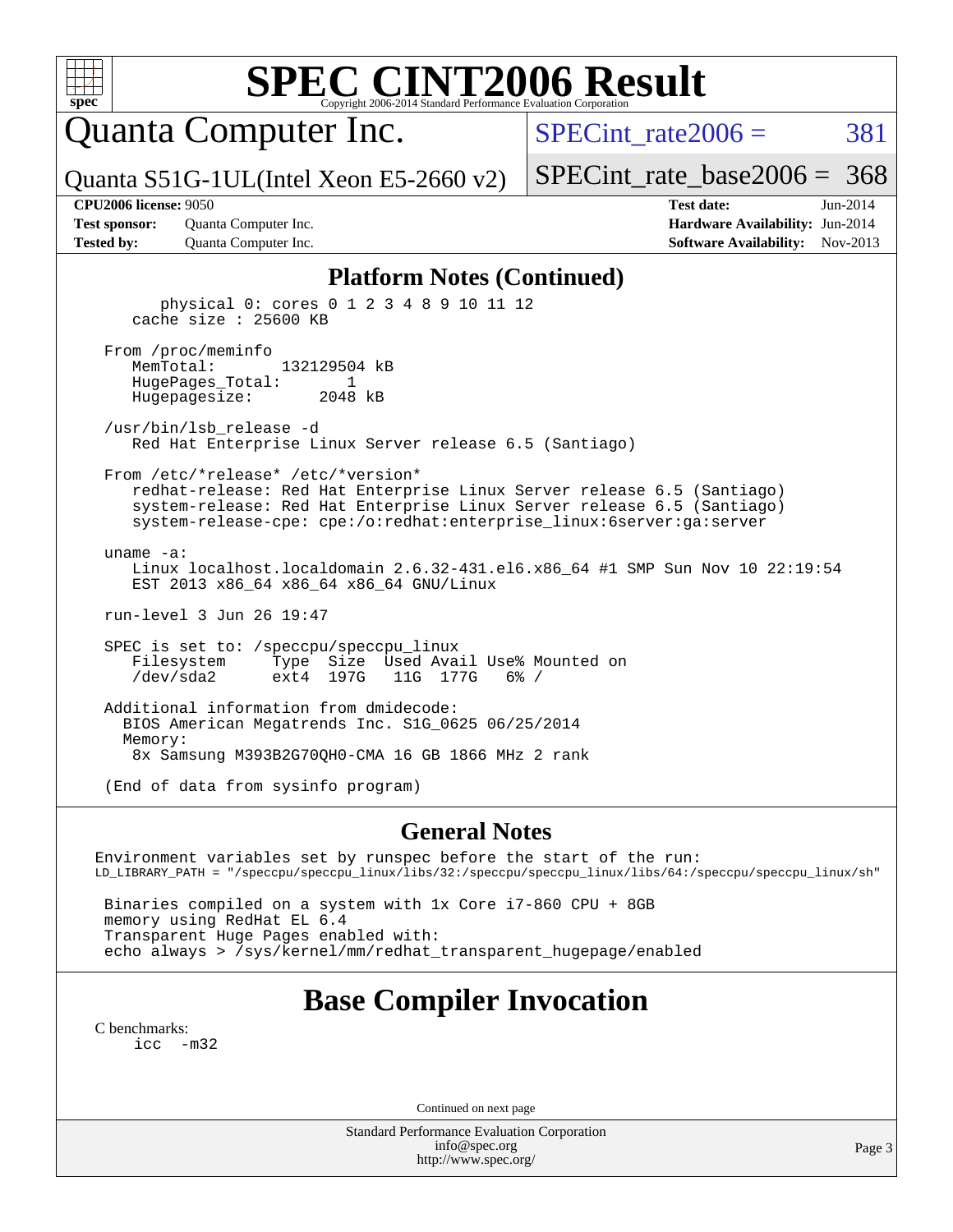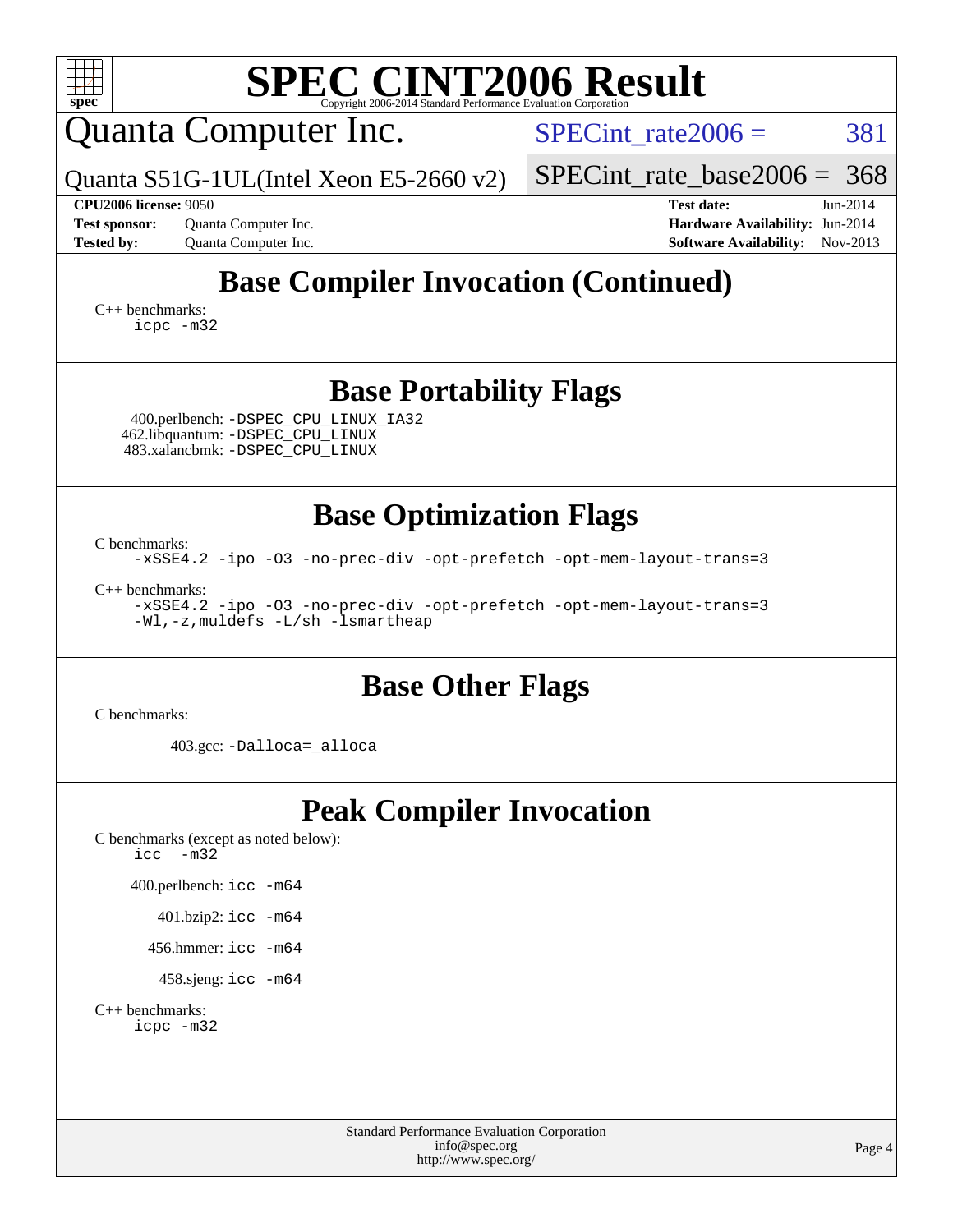

Quanta Computer Inc.

SPECint rate $2006 = 381$ 

Quanta S51G-1UL(Intel Xeon E5-2660 v2)

[SPECint\\_rate\\_base2006 =](http://www.spec.org/auto/cpu2006/Docs/result-fields.html#SPECintratebase2006) 368

**[Test sponsor:](http://www.spec.org/auto/cpu2006/Docs/result-fields.html#Testsponsor)** Quanta Computer Inc. **[Hardware Availability:](http://www.spec.org/auto/cpu2006/Docs/result-fields.html#HardwareAvailability)** Jun-2014

**[CPU2006 license:](http://www.spec.org/auto/cpu2006/Docs/result-fields.html#CPU2006license)** 9050 **[Test date:](http://www.spec.org/auto/cpu2006/Docs/result-fields.html#Testdate)** Jun-2014 **[Tested by:](http://www.spec.org/auto/cpu2006/Docs/result-fields.html#Testedby)** Quanta Computer Inc. **[Software Availability:](http://www.spec.org/auto/cpu2006/Docs/result-fields.html#SoftwareAvailability)** Nov-2013

### **[Peak Portability Flags](http://www.spec.org/auto/cpu2006/Docs/result-fields.html#PeakPortabilityFlags)**

 400.perlbench: [-DSPEC\\_CPU\\_LP64](http://www.spec.org/cpu2006/results/res2014q3/cpu2006-20140629-30081.flags.html#b400.perlbench_peakCPORTABILITY_DSPEC_CPU_LP64) [-DSPEC\\_CPU\\_LINUX\\_X64](http://www.spec.org/cpu2006/results/res2014q3/cpu2006-20140629-30081.flags.html#b400.perlbench_peakCPORTABILITY_DSPEC_CPU_LINUX_X64) 401.bzip2: [-DSPEC\\_CPU\\_LP64](http://www.spec.org/cpu2006/results/res2014q3/cpu2006-20140629-30081.flags.html#suite_peakCPORTABILITY401_bzip2_DSPEC_CPU_LP64) 456.hmmer: [-DSPEC\\_CPU\\_LP64](http://www.spec.org/cpu2006/results/res2014q3/cpu2006-20140629-30081.flags.html#suite_peakCPORTABILITY456_hmmer_DSPEC_CPU_LP64) 458.sjeng: [-DSPEC\\_CPU\\_LP64](http://www.spec.org/cpu2006/results/res2014q3/cpu2006-20140629-30081.flags.html#suite_peakCPORTABILITY458_sjeng_DSPEC_CPU_LP64) 462.libquantum: [-DSPEC\\_CPU\\_LINUX](http://www.spec.org/cpu2006/results/res2014q3/cpu2006-20140629-30081.flags.html#b462.libquantum_peakCPORTABILITY_DSPEC_CPU_LINUX) 483.xalancbmk: [-DSPEC\\_CPU\\_LINUX](http://www.spec.org/cpu2006/results/res2014q3/cpu2006-20140629-30081.flags.html#b483.xalancbmk_peakCXXPORTABILITY_DSPEC_CPU_LINUX)

## **[Peak Optimization Flags](http://www.spec.org/auto/cpu2006/Docs/result-fields.html#PeakOptimizationFlags)**

[C benchmarks](http://www.spec.org/auto/cpu2006/Docs/result-fields.html#Cbenchmarks):

 400.perlbench: [-xSSE4.2](http://www.spec.org/cpu2006/results/res2014q3/cpu2006-20140629-30081.flags.html#user_peakPASS2_CFLAGSPASS2_LDCFLAGS400_perlbench_f-xSSE42_f91528193cf0b216347adb8b939d4107)(pass 2) [-prof-gen](http://www.spec.org/cpu2006/results/res2014q3/cpu2006-20140629-30081.flags.html#user_peakPASS1_CFLAGSPASS1_LDCFLAGS400_perlbench_prof_gen_e43856698f6ca7b7e442dfd80e94a8fc)(pass 1) [-ipo](http://www.spec.org/cpu2006/results/res2014q3/cpu2006-20140629-30081.flags.html#user_peakPASS2_CFLAGSPASS2_LDCFLAGS400_perlbench_f-ipo)(pass 2) [-O3](http://www.spec.org/cpu2006/results/res2014q3/cpu2006-20140629-30081.flags.html#user_peakPASS2_CFLAGSPASS2_LDCFLAGS400_perlbench_f-O3)(pass 2) [-no-prec-div](http://www.spec.org/cpu2006/results/res2014q3/cpu2006-20140629-30081.flags.html#user_peakPASS2_CFLAGSPASS2_LDCFLAGS400_perlbench_f-no-prec-div)(pass 2) [-prof-use](http://www.spec.org/cpu2006/results/res2014q3/cpu2006-20140629-30081.flags.html#user_peakPASS2_CFLAGSPASS2_LDCFLAGS400_perlbench_prof_use_bccf7792157ff70d64e32fe3e1250b55)(pass 2) [-auto-ilp32](http://www.spec.org/cpu2006/results/res2014q3/cpu2006-20140629-30081.flags.html#user_peakCOPTIMIZE400_perlbench_f-auto-ilp32)  $401.bzip2: -xSSE4.2(pass 2) -prof-qen(pass 1) -ipo(pass 2)$  $401.bzip2: -xSSE4.2(pass 2) -prof-qen(pass 1) -ipo(pass 2)$  $401.bzip2: -xSSE4.2(pass 2) -prof-qen(pass 1) -ipo(pass 2)$  $401.bzip2: -xSSE4.2(pass 2) -prof-qen(pass 1) -ipo(pass 2)$  $401.bzip2: -xSSE4.2(pass 2) -prof-qen(pass 1) -ipo(pass 2)$ [-O3](http://www.spec.org/cpu2006/results/res2014q3/cpu2006-20140629-30081.flags.html#user_peakPASS2_CFLAGSPASS2_LDCFLAGS401_bzip2_f-O3)(pass 2) [-no-prec-div](http://www.spec.org/cpu2006/results/res2014q3/cpu2006-20140629-30081.flags.html#user_peakPASS2_CFLAGSPASS2_LDCFLAGS401_bzip2_f-no-prec-div)(pass 2) [-prof-use](http://www.spec.org/cpu2006/results/res2014q3/cpu2006-20140629-30081.flags.html#user_peakPASS2_CFLAGSPASS2_LDCFLAGS401_bzip2_prof_use_bccf7792157ff70d64e32fe3e1250b55)(pass 2) [-opt-prefetch](http://www.spec.org/cpu2006/results/res2014q3/cpu2006-20140629-30081.flags.html#user_peakCOPTIMIZE401_bzip2_f-opt-prefetch) [-auto-ilp32](http://www.spec.org/cpu2006/results/res2014q3/cpu2006-20140629-30081.flags.html#user_peakCOPTIMIZE401_bzip2_f-auto-ilp32) [-ansi-alias](http://www.spec.org/cpu2006/results/res2014q3/cpu2006-20140629-30081.flags.html#user_peakCOPTIMIZE401_bzip2_f-ansi-alias) 403.gcc: [-xSSE4.2](http://www.spec.org/cpu2006/results/res2014q3/cpu2006-20140629-30081.flags.html#user_peakCOPTIMIZE403_gcc_f-xSSE42_f91528193cf0b216347adb8b939d4107) [-ipo](http://www.spec.org/cpu2006/results/res2014q3/cpu2006-20140629-30081.flags.html#user_peakCOPTIMIZE403_gcc_f-ipo) [-O3](http://www.spec.org/cpu2006/results/res2014q3/cpu2006-20140629-30081.flags.html#user_peakCOPTIMIZE403_gcc_f-O3) [-no-prec-div](http://www.spec.org/cpu2006/results/res2014q3/cpu2006-20140629-30081.flags.html#user_peakCOPTIMIZE403_gcc_f-no-prec-div) 429.mcf: basepeak = yes 445.gobmk: [-xSSE4.2](http://www.spec.org/cpu2006/results/res2014q3/cpu2006-20140629-30081.flags.html#user_peakPASS2_CFLAGSPASS2_LDCFLAGS445_gobmk_f-xSSE42_f91528193cf0b216347adb8b939d4107)(pass 2) [-prof-gen](http://www.spec.org/cpu2006/results/res2014q3/cpu2006-20140629-30081.flags.html#user_peakPASS1_CFLAGSPASS1_LDCFLAGS445_gobmk_prof_gen_e43856698f6ca7b7e442dfd80e94a8fc)(pass 1) [-prof-use](http://www.spec.org/cpu2006/results/res2014q3/cpu2006-20140629-30081.flags.html#user_peakPASS2_CFLAGSPASS2_LDCFLAGS445_gobmk_prof_use_bccf7792157ff70d64e32fe3e1250b55)(pass 2) [-ansi-alias](http://www.spec.org/cpu2006/results/res2014q3/cpu2006-20140629-30081.flags.html#user_peakCOPTIMIZE445_gobmk_f-ansi-alias) [-opt-mem-layout-trans=3](http://www.spec.org/cpu2006/results/res2014q3/cpu2006-20140629-30081.flags.html#user_peakCOPTIMIZE445_gobmk_f-opt-mem-layout-trans_a7b82ad4bd7abf52556d4961a2ae94d5) 456.hmmer: [-xSSE4.2](http://www.spec.org/cpu2006/results/res2014q3/cpu2006-20140629-30081.flags.html#user_peakCOPTIMIZE456_hmmer_f-xSSE42_f91528193cf0b216347adb8b939d4107) [-ipo](http://www.spec.org/cpu2006/results/res2014q3/cpu2006-20140629-30081.flags.html#user_peakCOPTIMIZE456_hmmer_f-ipo) [-O3](http://www.spec.org/cpu2006/results/res2014q3/cpu2006-20140629-30081.flags.html#user_peakCOPTIMIZE456_hmmer_f-O3) [-no-prec-div](http://www.spec.org/cpu2006/results/res2014q3/cpu2006-20140629-30081.flags.html#user_peakCOPTIMIZE456_hmmer_f-no-prec-div) [-unroll2](http://www.spec.org/cpu2006/results/res2014q3/cpu2006-20140629-30081.flags.html#user_peakCOPTIMIZE456_hmmer_f-unroll_784dae83bebfb236979b41d2422d7ec2) [-auto-ilp32](http://www.spec.org/cpu2006/results/res2014q3/cpu2006-20140629-30081.flags.html#user_peakCOPTIMIZE456_hmmer_f-auto-ilp32) 458.sjeng: [-xSSE4.2](http://www.spec.org/cpu2006/results/res2014q3/cpu2006-20140629-30081.flags.html#user_peakPASS2_CFLAGSPASS2_LDCFLAGS458_sjeng_f-xSSE42_f91528193cf0b216347adb8b939d4107)(pass 2) [-prof-gen](http://www.spec.org/cpu2006/results/res2014q3/cpu2006-20140629-30081.flags.html#user_peakPASS1_CFLAGSPASS1_LDCFLAGS458_sjeng_prof_gen_e43856698f6ca7b7e442dfd80e94a8fc)(pass 1) [-ipo](http://www.spec.org/cpu2006/results/res2014q3/cpu2006-20140629-30081.flags.html#user_peakPASS2_CFLAGSPASS2_LDCFLAGS458_sjeng_f-ipo)(pass 2) [-O3](http://www.spec.org/cpu2006/results/res2014q3/cpu2006-20140629-30081.flags.html#user_peakPASS2_CFLAGSPASS2_LDCFLAGS458_sjeng_f-O3)(pass 2) [-no-prec-div](http://www.spec.org/cpu2006/results/res2014q3/cpu2006-20140629-30081.flags.html#user_peakPASS2_CFLAGSPASS2_LDCFLAGS458_sjeng_f-no-prec-div)(pass 2) [-prof-use](http://www.spec.org/cpu2006/results/res2014q3/cpu2006-20140629-30081.flags.html#user_peakPASS2_CFLAGSPASS2_LDCFLAGS458_sjeng_prof_use_bccf7792157ff70d64e32fe3e1250b55)(pass 2) [-unroll4](http://www.spec.org/cpu2006/results/res2014q3/cpu2006-20140629-30081.flags.html#user_peakCOPTIMIZE458_sjeng_f-unroll_4e5e4ed65b7fd20bdcd365bec371b81f) [-auto-ilp32](http://www.spec.org/cpu2006/results/res2014q3/cpu2006-20140629-30081.flags.html#user_peakCOPTIMIZE458_sjeng_f-auto-ilp32)  $462$ .libquantum: basepeak = yes 464.h264ref: [-xSSE4.2](http://www.spec.org/cpu2006/results/res2014q3/cpu2006-20140629-30081.flags.html#user_peakPASS2_CFLAGSPASS2_LDCFLAGS464_h264ref_f-xSSE42_f91528193cf0b216347adb8b939d4107)(pass 2) [-prof-gen](http://www.spec.org/cpu2006/results/res2014q3/cpu2006-20140629-30081.flags.html#user_peakPASS1_CFLAGSPASS1_LDCFLAGS464_h264ref_prof_gen_e43856698f6ca7b7e442dfd80e94a8fc)(pass 1) [-ipo](http://www.spec.org/cpu2006/results/res2014q3/cpu2006-20140629-30081.flags.html#user_peakPASS2_CFLAGSPASS2_LDCFLAGS464_h264ref_f-ipo)(pass 2) [-O3](http://www.spec.org/cpu2006/results/res2014q3/cpu2006-20140629-30081.flags.html#user_peakPASS2_CFLAGSPASS2_LDCFLAGS464_h264ref_f-O3)(pass 2) [-no-prec-div](http://www.spec.org/cpu2006/results/res2014q3/cpu2006-20140629-30081.flags.html#user_peakPASS2_CFLAGSPASS2_LDCFLAGS464_h264ref_f-no-prec-div)(pass 2) [-prof-use](http://www.spec.org/cpu2006/results/res2014q3/cpu2006-20140629-30081.flags.html#user_peakPASS2_CFLAGSPASS2_LDCFLAGS464_h264ref_prof_use_bccf7792157ff70d64e32fe3e1250b55)(pass 2) [-unroll2](http://www.spec.org/cpu2006/results/res2014q3/cpu2006-20140629-30081.flags.html#user_peakCOPTIMIZE464_h264ref_f-unroll_784dae83bebfb236979b41d2422d7ec2) [-ansi-alias](http://www.spec.org/cpu2006/results/res2014q3/cpu2006-20140629-30081.flags.html#user_peakCOPTIMIZE464_h264ref_f-ansi-alias) [C++ benchmarks:](http://www.spec.org/auto/cpu2006/Docs/result-fields.html#CXXbenchmarks) 471.omnetpp: [-xSSE4.2](http://www.spec.org/cpu2006/results/res2014q3/cpu2006-20140629-30081.flags.html#user_peakPASS2_CXXFLAGSPASS2_LDCXXFLAGS471_omnetpp_f-xSSE42_f91528193cf0b216347adb8b939d4107)(pass 2) [-prof-gen](http://www.spec.org/cpu2006/results/res2014q3/cpu2006-20140629-30081.flags.html#user_peakPASS1_CXXFLAGSPASS1_LDCXXFLAGS471_omnetpp_prof_gen_e43856698f6ca7b7e442dfd80e94a8fc)(pass 1) [-ipo](http://www.spec.org/cpu2006/results/res2014q3/cpu2006-20140629-30081.flags.html#user_peakPASS2_CXXFLAGSPASS2_LDCXXFLAGS471_omnetpp_f-ipo)(pass 2) [-O3](http://www.spec.org/cpu2006/results/res2014q3/cpu2006-20140629-30081.flags.html#user_peakPASS2_CXXFLAGSPASS2_LDCXXFLAGS471_omnetpp_f-O3)(pass 2) [-no-prec-div](http://www.spec.org/cpu2006/results/res2014q3/cpu2006-20140629-30081.flags.html#user_peakPASS2_CXXFLAGSPASS2_LDCXXFLAGS471_omnetpp_f-no-prec-div)(pass 2) [-prof-use](http://www.spec.org/cpu2006/results/res2014q3/cpu2006-20140629-30081.flags.html#user_peakPASS2_CXXFLAGSPASS2_LDCXXFLAGS471_omnetpp_prof_use_bccf7792157ff70d64e32fe3e1250b55)(pass 2) [-ansi-alias](http://www.spec.org/cpu2006/results/res2014q3/cpu2006-20140629-30081.flags.html#user_peakCXXOPTIMIZE471_omnetpp_f-ansi-alias) [-opt-ra-region-strategy=block](http://www.spec.org/cpu2006/results/res2014q3/cpu2006-20140629-30081.flags.html#user_peakCXXOPTIMIZE471_omnetpp_f-opt-ra-region-strategy_a0a37c372d03933b2a18d4af463c1f69) [-Wl,-z,muldefs](http://www.spec.org/cpu2006/results/res2014q3/cpu2006-20140629-30081.flags.html#user_peakEXTRA_LDFLAGS471_omnetpp_link_force_multiple1_74079c344b956b9658436fd1b6dd3a8a) [-L/sh -lsmartheap](http://www.spec.org/cpu2006/results/res2014q3/cpu2006-20140629-30081.flags.html#user_peakEXTRA_LIBS471_omnetpp_SmartHeap_32f6c82aa1ed9c52345d30cf6e4a0499) 473.astar: basepeak = yes Continued on next page

> Standard Performance Evaluation Corporation [info@spec.org](mailto:info@spec.org) <http://www.spec.org/>